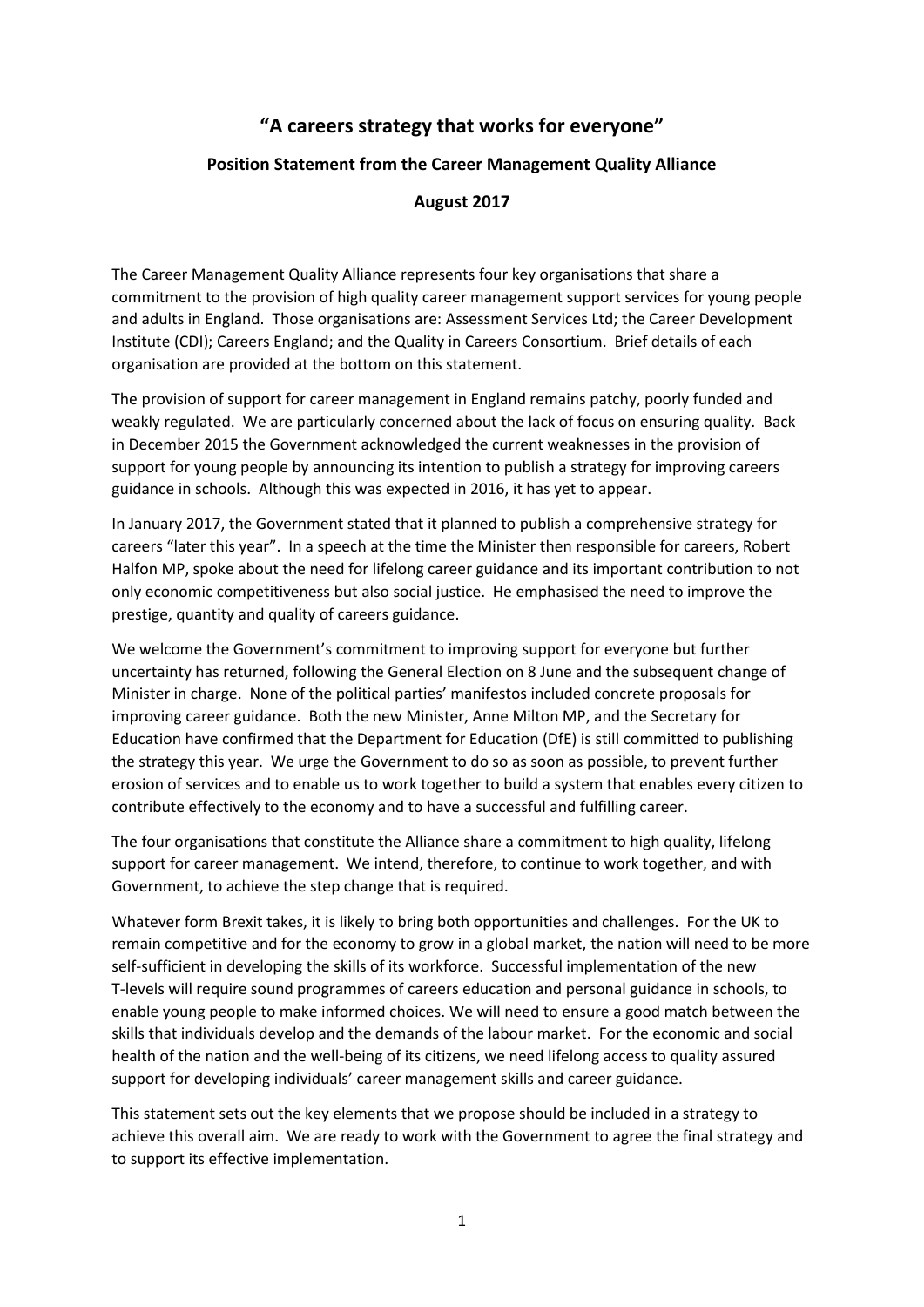- 1. The strategy must set out a vision that support for career management should be available to everyone throughout life, and it should pay equal attention to services for young people and for adults.
- 2. The focus should be on both enabling individuals to develop the skills and qualities needed to plan and manage their own careers (commonly referred to as 'career management and employability skills') and providing access to personal career guidance at times when it is needed.
- 3. Schools and colleges should be encouraged to adopt the eight Gatsby benchmarks of good careers practice and to appoint a careers leader with responsibility for the provision of careers support.
- 4. The statutory duty to provide careers education in the curriculum should be reinstated and raised to age 18. It should be supported by a recommended national framework of career management and employability skills.
- 5. All schools and colleges should be strongly recommended to achieve the Quality in Careers Standard and incentivised to do so through development funding linked to a commitment to achieving the Standard.
- 6. To meet the statutory duty to secure access to impartial careers guidance, schools and colleges should be required to use the services only of careers advisers with a professional qualification in career guidance and, where they commission services from an external organisation, they should ensure that the organisation is accredited to the matrix Standard.
- 7. A network of Career Development Co-ordinators should be established across the country, to work with the Enterprise Co-ordinators in the LEPs (whose work focuses on the two Gatsby benchmarks that relate to engaging with employers), to support schools and college with their careers programmes.
- 8. The specification for the National Careers Service should be revised to ensure that its services reach all adults and that it provides support for developing career management and employability skills as well as information, advice and guidance. Its services should also be extended to young people who are NEET, home educated or not in school or college for any other reason.
- 9. All careers advisers working in the National Careers Service must hold, or be working towards, an appropriate professional qualification.
- 10. All organisations providing career management and employability services, through the National Careers Service and other publicly funded support, must be accredited to the matrix Standard.
- 11. Private sector organisations and traders providing career management services that are not publicly-funded, should be encouraged to use professionally qualified staff and to work towards the matrix Standard.